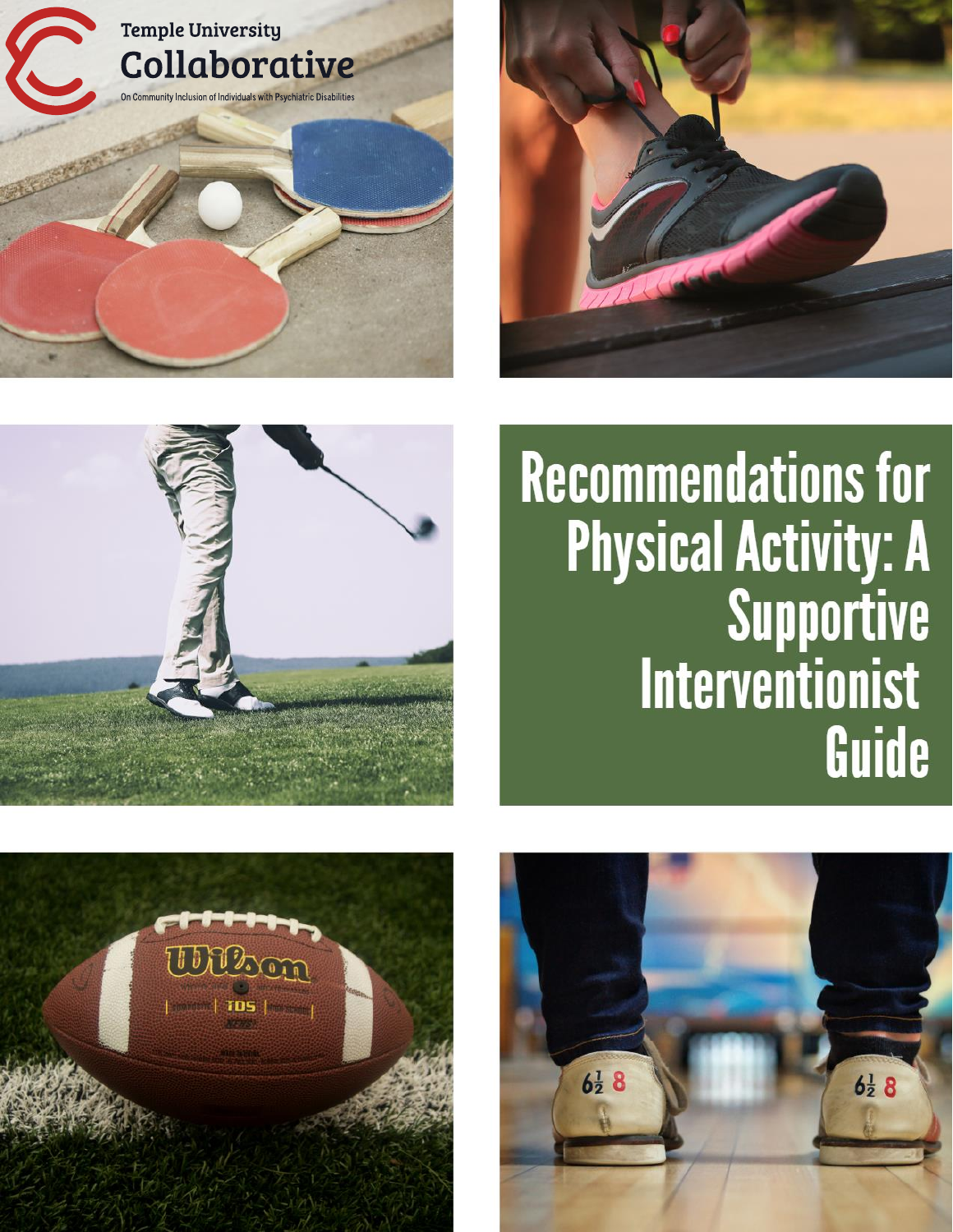## **Introduction**

Individuals with serious mental health conditions experience higher rates of obesity and metabolic syndrome than the general population. This likelihood of obesity is anywhere from 1.2-3.5 times higher in this population (De Hert, et al., 2011). While medication side effects certainly contribute to this, there are a number of modifiable behavioral risk factors that should be addressed. One of those modifiable risk factors is physical inactivity. Individuals with serious mental health conditions are less likely to meet the physical activity guidelines and spend a significant portion of their day in sedentary behavior (Brown, Wang, & Safran, 2005; Chuang, Mansell, & Patten, 2008; De Hert et al., 2011; Lindamer et al., 2008; Vancampfort, Probst, Knapen, Carraro, & De Hert, 2012). Some research indicates that individuals with schizophrenia spend up to 20 hours/day in sleep or sedentary behavior (Roick et al., 2007). In fact, only 12% of individuals with PD participate in moderate physical activity, a percentage that is more than doubled (30%) in the general population (Davidson et al., 2001). While recreation and leisure participation is reported at similar percentages, leisure engagement is often more passive, and as such, more sedentary (Krupa, McLean, Eastabrook, Bonham, & Baksh,2003).

Extensive research has been conducted to document the physical and psychological benefits of exercise in both the general population and among individuals with serious mental health conditions. Research has found that supervised aerobic exercise programs lasting at least 8 weeks, three times per week for a minimum of 30 minutes are likely to yield beneficial results for individuals with depression (Perraton, Kumar, & Machotka, 2010). These recommendations represent the minimum level of structured physical activity recommendation. Other guidelines suggest exercise programs that last 10-14 weeks with sessions that are 45-60 minutes long, three times per week or a total 210 minutes per week spread across the week, with no more than two consecutive inactive days (Stanton & Reaburn, 2014). This information sheet provides a summary of some of the physical and mental health benefits of participating in physical activity. While the majority of the articles reviewed used agency-based exercise interventions, there are likely similar benefits from increased independent participation. While a number of articles are reviewed, this is not an extensive list of the exercise interventions that have been conducted with individuals with serious mental health conditions.

#### **Defining Physical Activity**

Activity levels are typically divided into sedentary, light, moderate, and vigorous physical activity. Table one provides a list of activities divided by their physical intensity level.

### *[www.tucollaborative.org](http://www.tucollaborative.org/)*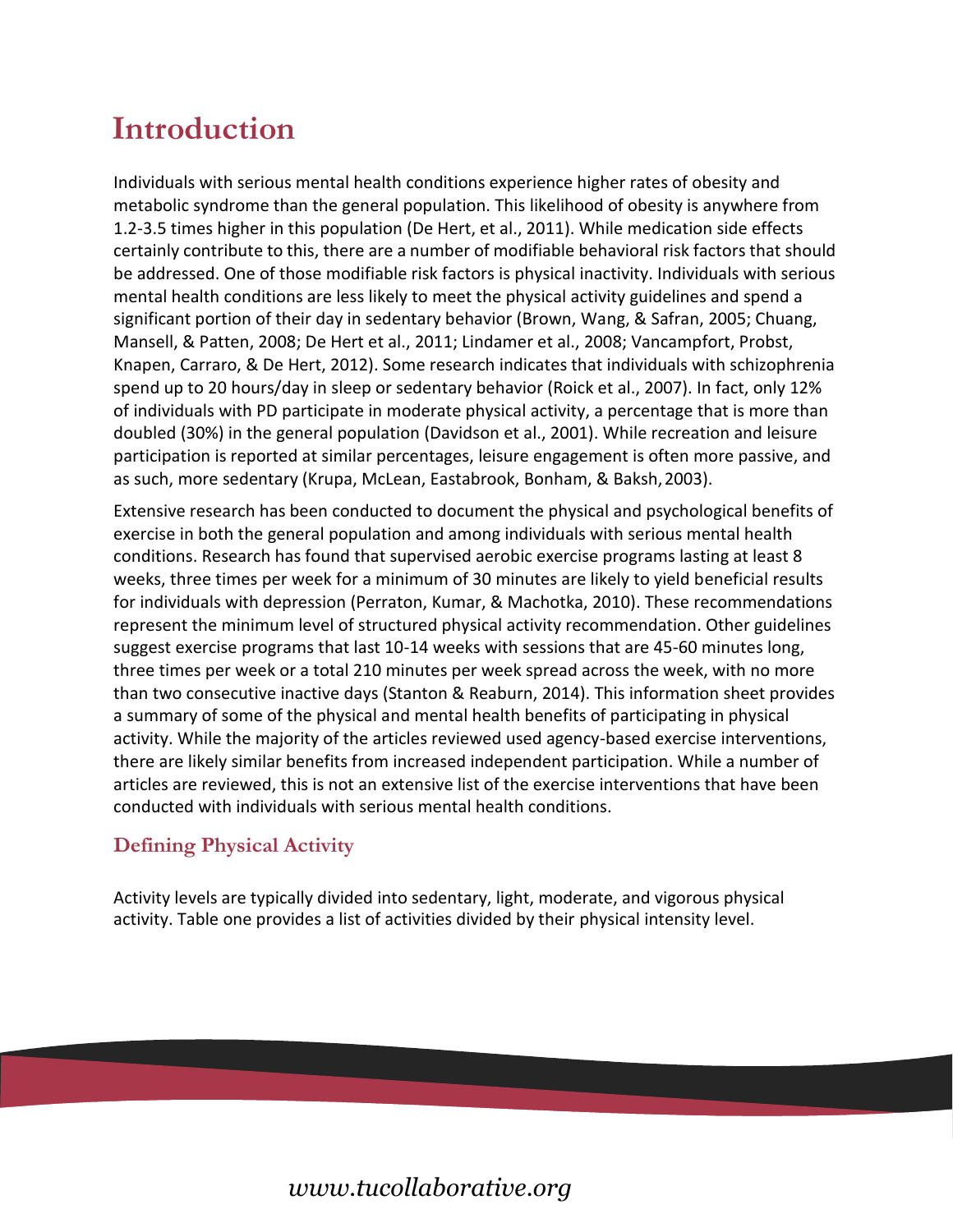*Sedentary activities* are those that require little to no energy expenditure, and often occur when an individual is in a seated or reclined position (Owen, Sparling, Healy, Dunstan, & Matthews, 2010; Pate, O'Neill, & Lobelo, 2008). Recent research indicates the independent effect sedentary behavior has on health risk factors, suggesting the importance of sedentary behavior as an independent intervention area (Hamilton, Healy, Dunstan, Zderic, & Owen, 2008; Owen et al., 2010; Pate et al., 2008; Tremblay, Colley, Saunders, Healy, & Owen, 2010).

*Light activities* are those that require between 1.6 and 2.9 METs. Light activity may be purposefully acquired (e.g., walking for pleasure) or incidental (e.g., walking for transportation). Light activity accumulated across one's day is significantly related to total energy expenditure (Pate et al., 2008). Engagement in light activity levels has both physical (Ross & McGuire, 2011) and mental health (Sieverdes et al., 2012) benefits.

*Moderate-Vigorous physical activities (MVPA)* are those that expend the most amount of energy. According to the Department of Health and Human Services, someone engaging in a moderate activity can often talk, but not sing during the activity. If he or she is engaging in vigorous activities, an individual will likely be able to only say a few words before pausing to take a breath.

| Sedentary              | Light             | Moderate             | Vigorous            |
|------------------------|-------------------|----------------------|---------------------|
| Sleeping               | Washing dishes    | Walking up/down      | Jogging             |
| Watching TV            | Shopping          | stairs (normal pace) | Running             |
| Reading                | Putting away      | Walking moderate/    | Playing basketball  |
| Sitting & Writing      | groceries         | brisk pace           | Playing handball    |
| Sitting & listening to | <b>Driving</b>    | Golf                 | Jumping rope        |
| music                  | Walking at a slow | Frisbee              | Sports that involve |
| Using a computer       | pace              | Shooting             | running             |
|                        | <b>Billiards</b>  | basketballs          |                     |
|                        | Darts             | Table tennis/ping    |                     |
|                        |                   | pong                 |                     |
|                        |                   | Vacuuming            |                     |
|                        |                   | Sweeping             |                     |

Table 1. Activities by intensity level

#### **Physical Activity Guidelines**

The Department of Health and Human Services (DHHS, 2008) has identified recommended levels of physical activity for adults. Participation in physical activity at or above this recommended level is when individuals will start to see health benefits from participation.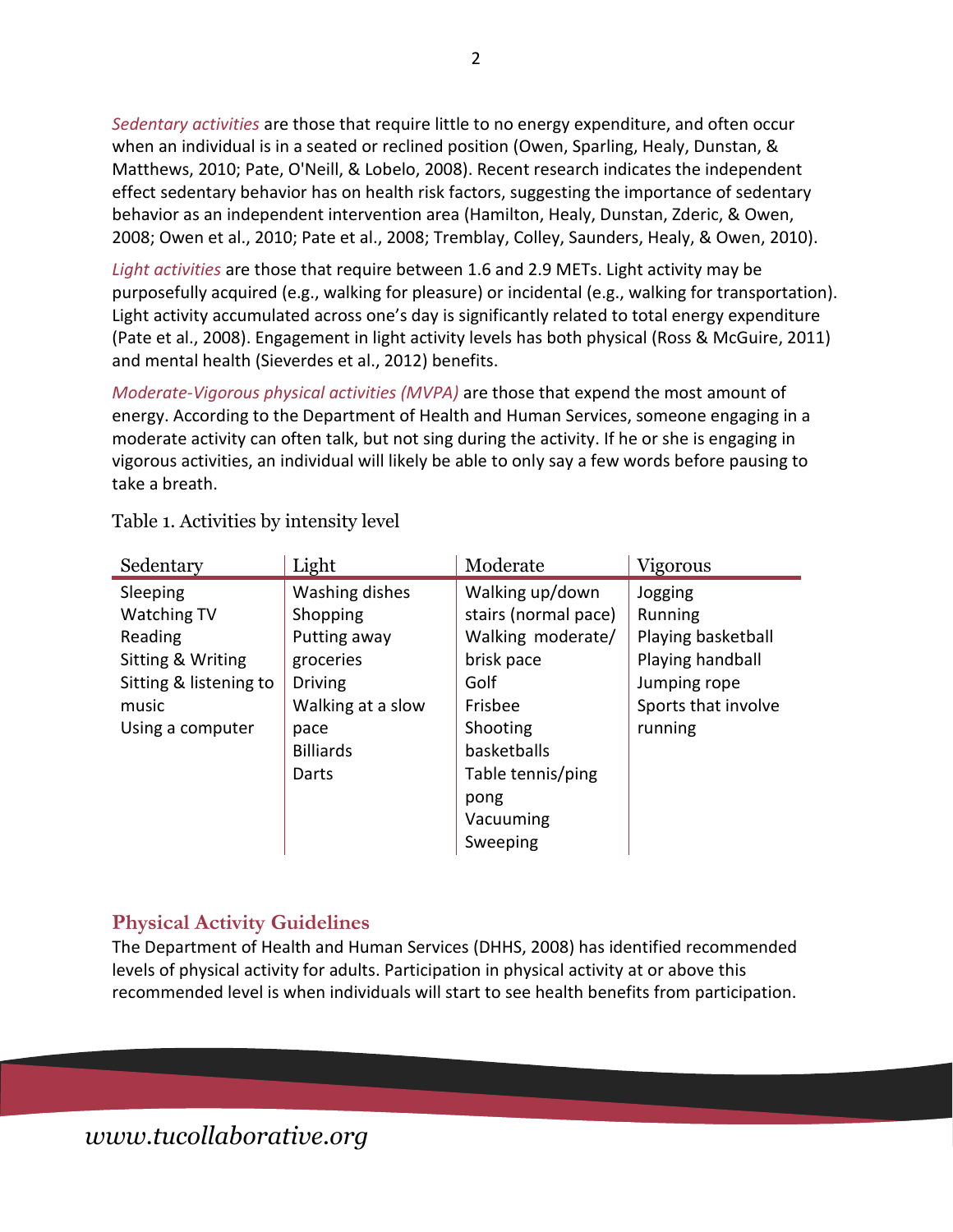Weekly recommendations include both aerobic activity and muscle strengthening activities. The weekly recommendations are as follows:

- 2 hours and 30 minutes (150 minutes) of moderate intensity activity OR
- 1 hour and 15 minutes (75 minutes) of vigorous intensity activity OR
- An equivalent mix of moderate and vigorous activity

AND

A minimum of two days of muscle strengthening activities

Aerobic activity includes those activities that increase your heart rate. This may include traditional exercise or even housekeeping activities such as vacuuming or sweeping. In order to have activities count towards the total minutes, individuals should strive for participating in activities that last at least 10 minutes.

Muscle strengthening activities are often not thought of when trying to lose weight. These types of activities may not contribute to weight loss, however, they can help ensure body fat is lost, not muscle mass. These types of activities can increase bone and muscle strength. Muscle strengthening activities include traditional weight training, which is often done at a gym where weights are available, yoga, gardening, carrying heavy objects, and calisthenics (using one's body as weight), among others.

#### **Benefits of Physical Activity**

A number of research studies that utilized physical activity as an intervention were reviewed to demonstrate the potential benefits of physical activity for individuals with serious mental health conditions. Reviewed articles were conducted within the last 10 years; were presented in English; and implemented with individuals diagnosed with a serious mental health conditions.

#### Types of Physical Activity Interventions

Interventions utilizing physical activity were diverse in nature. The most frequently identified activities were exercise (Hutchinson, 2005; Knubben et al., 2007; Koch, Morlinghaus, & Fuchs, 2007; Legrand & Heuze, 2007; Shahidi et al., 2010; Vancampfort et al., 2011) and walking (Lee, Kane, Brar, & Sereika, 2014; McCaffrey, Liehr, Gregersen, & Nishioka, 2011; Ng, Dodd, & Berk, 2007).

#### *Walking Interventions*

A number of research studies utilized walking as the primary intervention. In addition to the reviewed studies, an additional study was included that summarizes the effects of walking interventions (Soundy, Muhamed, Stubbs, Probst, & Vancampfort, 2014). This review indicated that while study participants lost weight following a walking intervention, the weight loss failed to reach clinical significance (e.g., 5-10% of body weight). Agency-based walking programs had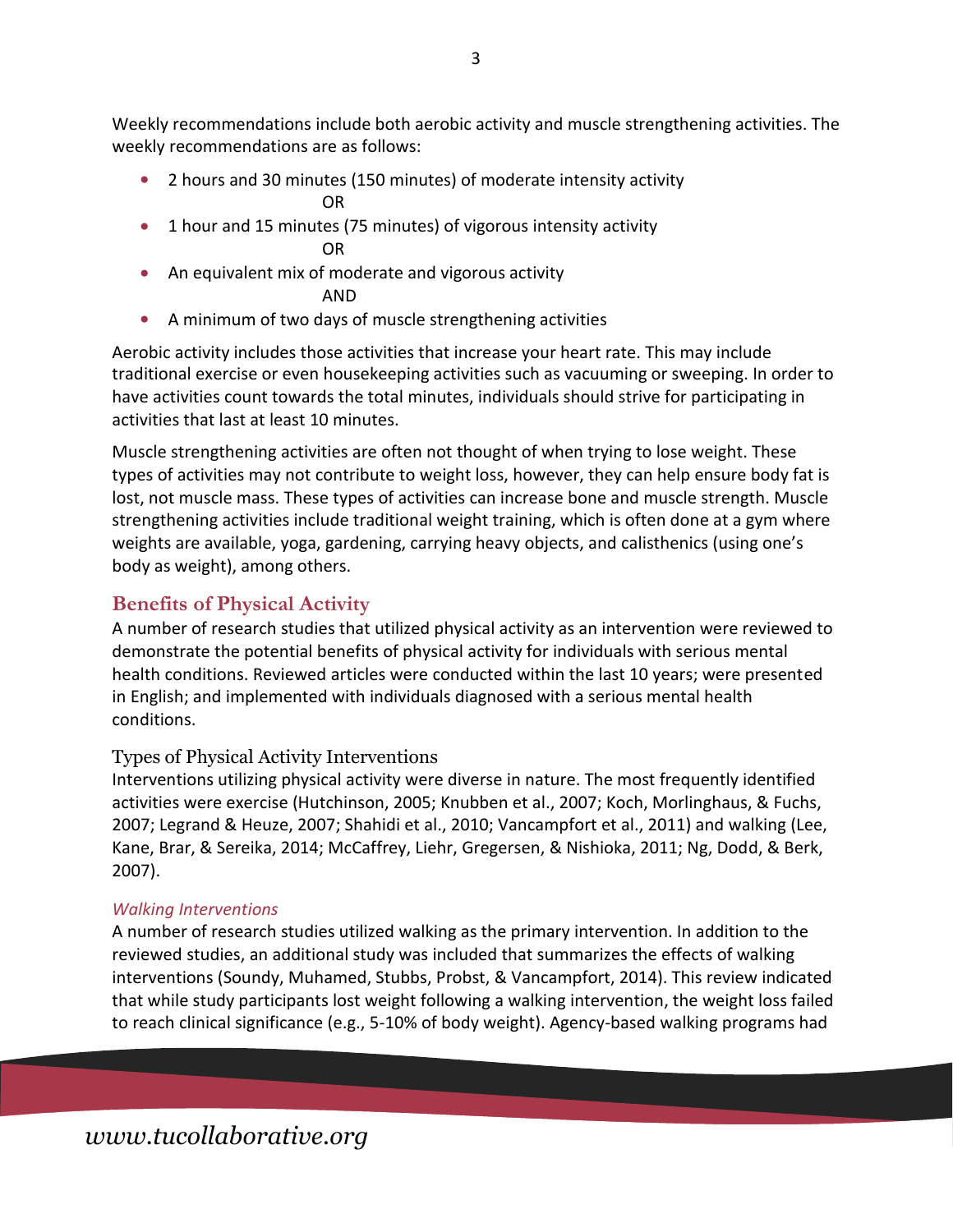issues with low attendance; however, participants were intrinsically motivated to participate in walking.

One program was a voluntary walking program for individuals admitted to an in-patient facility (Ng et al., 2007). Individuals were invited to walk for 40 minutes on all weekdays. A second walking intervention (McCaffrey et al., 2011) occurred in a natural environment, in either an independent walking program or a guided walking program. Participants in the independent program met two times per week and walked independently in the garden for 1-2 hours at a time. Participants in the guided program met for a similar amount of time, but were led through the gardens using guided imagery. Participants were prompted to reflect on nature and the gardens. The final walking intervention study used a telephone delivered physical activity intervention to promote engagement in 30 minutes of walking a day (Lee et al., 2014). At the beginning of the intervention, participants set individualized walking goals and learned strategies to self-monitor walking through the use of a pedometer and physical activity log. Additionally, participants received weekly phone calls over an 8-week period to discuss goals, goal attainment, strategies to overcome barriers, and encourage continued engagement.

#### Benefits of Walking

Two of the studies (McCaffrey et al., 2011; Ng et al., 2007) reviewed the mental health benefits of walking, which included reduced symptoms of depression, anxiety, and stress. A summary of these findings is identified in Table 2.

#### Table 2. Mental Health Benefits of Walking Interventions

- Reduced symptoms of depression (McCaffrey, Liehr, Gregersen, & Nishioka, 2011; Ng, Dodd, & Berk, 2007)
- Reduced anxiety (Ng, Dodd, & Berk, 2007)
- Reduced stress (Ng, Dodd, & Berk, 2007)
- Increased positive emotions (McCaffrey, Liehr, Gregersen, & Nishioka, 2011)  $\bullet$

Participants in the telephone-delivered intervention did not experience improvements in physical health, although they did experience a significant increase in physical activity levels (Lee et al., 2014). This may, in part, be due to the comparatively short (8-week) evaluation period and the small sample in the experimental group (n=8). The other interventions did not indicate the physical health benefits of walking; however, this information can be gleaned from physical activity literature among the general population. Typically, walking falls into either light or moderate intensity levels. As noted, these levels of activity play a significant role in replacing sedentary behavior and account for a significant amount of an individual's daily energy expenditure. Table three provides a summary of the physical health benefits ofwalking.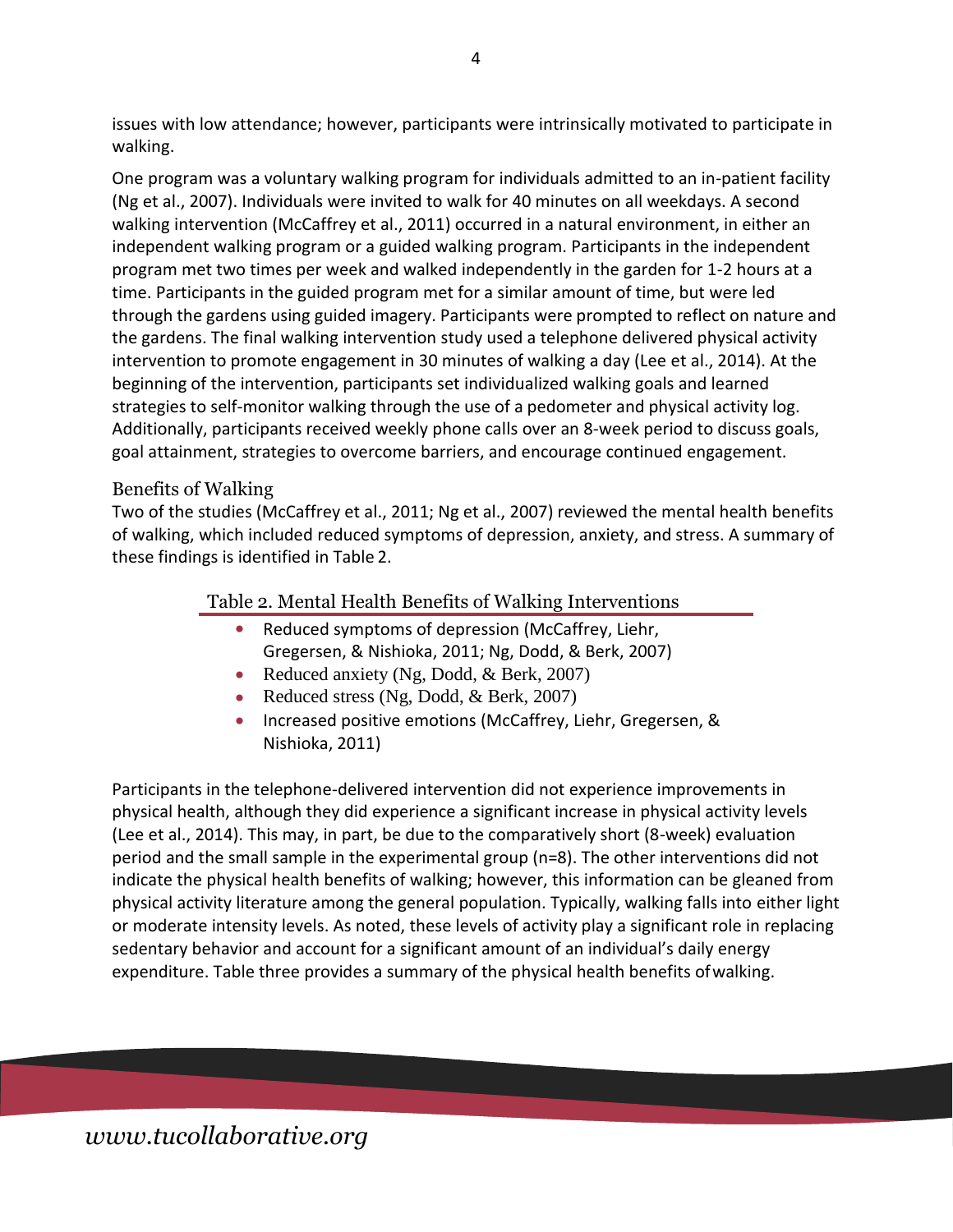#### Table 3. Physical Benefits of Walking (Hart, 2009)

- $\bullet$ Decreases weight
- $\bullet$ Decreases BMI
- $\bullet$ Decreases risk of diabetes
- $\bullet$ Reduced likelihood of stroke
- $\bullet$ Reduced occurrence of heart disease
- $\bullet$ Strengthen bones

#### Supporting Walking Goals

Walking is a great physical activity, because it requires very few resources to participate. However, simply telling someone to walk more may not lead to lasting behavioral change. Because of the attendance issues identified, it is important to encourage participants to integrate walking into one's daily life without relying on a walking group or external resources (Soundy et al., 2014). Table 4 provides recommendations for supporting an individual to increase walking. You may also want to refer to the provider fact sheets by following links: <http://tucollaborative.org/wp-content/uploads/2015/06/Walking-Provider-factsheet.pdf> <http://tucollaborative.org/wp-content/uploads/2015/06/Walking-Consumer-factsheet.pdf>

| Technique              | Description                                                                                                                                                                                                                                                                                                                                             |
|------------------------|---------------------------------------------------------------------------------------------------------------------------------------------------------------------------------------------------------------------------------------------------------------------------------------------------------------------------------------------------------|
| Set & Monitor<br>Goals | Setting individualized goals will help ensure success. For individuals who<br>are inactive, 10-minute walks, 3 times per day may be more achievable.<br>As individuals become more comfortable with walking, these goals can<br>increase. Develop strategies for monitoring goals, which may include<br>keeping weekly track of activities, documenting |
| <b>Share Goals</b>     | Communicating goals with mental health providers, family members, and<br>friends will help keep individuals accountable for their activities.                                                                                                                                                                                                           |
| Be Safe                | Walking is a low-impact activity that rarely results in injury. However, it is<br>important to walk in a safe environment. Walk during daylight hours and<br>in designated walking areas (e.g., parks, sidewalks, walking trails); walk<br>with a friend; walk in familiar places.                                                                      |
| Be Comfortable         | Walking doesn't require a lot of equipment to be successful, but it is<br>important to be comfortable. Choose shoes that fit and are comfortable<br>to walk in; wear clothing that is appropriate for the weather (i.e., layers in<br>the winter, light clothing in the summer)                                                                         |
| Invite a Friend        | Walking with a friend or family member will help individuals to stay<br>motivated.                                                                                                                                                                                                                                                                      |

#### Table 4. Supporting Walking Goals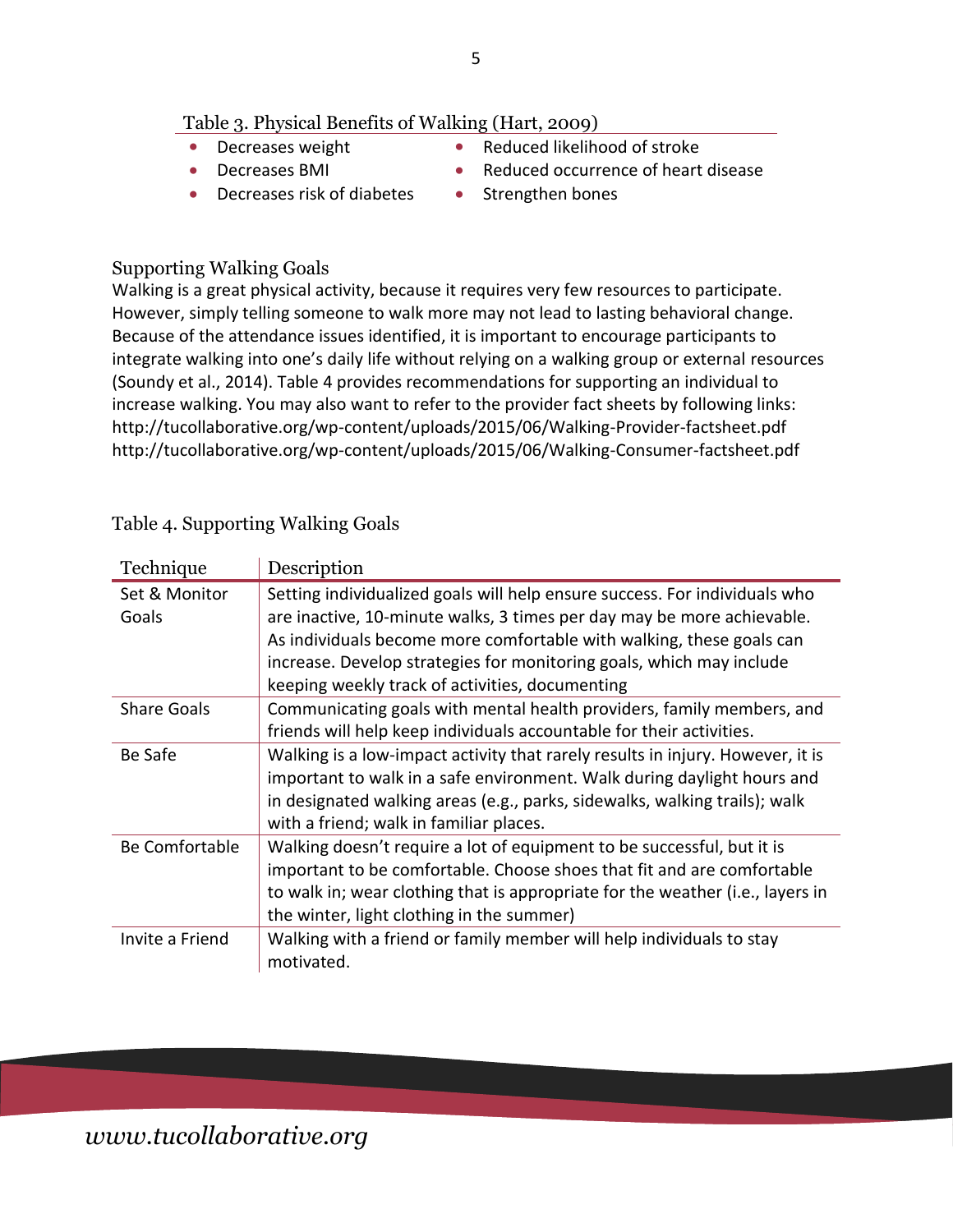#### *Exercise Interventions*

A number of the reviewed research studies utilized a more traditional exercise-based intervention to address mental health symptoms. Table 10 provides a brief description of the interventions used. A professional facilitated the majority of these intervention programs. As was expected, the majority of the interventions were group-based (Koch et al., 2007; Voruganti et al., 2006). One study focused only on independent activities (Gonzalez et al., 2010) and two used a combination of group-facilitated and independent exercise participation (Forsberg et al., 2010; Van Citters et al., 2010). Finally, only one study directly compared the effects of a groupbased intervention to an independent exercise program. (Legrand & Heuze, 2007).

Sessions ranged from 20-60 minutes, with the majority lasting 30 minutes. The length of programs varied, with some single session implementation, two lasting four months, and two lasting 9 months or more. Based on these programs, it is difficult to make best practices recommendation on intervention duration. However, one should consider how long it takes to adopt physical activity behaviors and yield physical health benefits. Programs lasting three months or longer are more likely to yield sustained behavioral change and also have the potential to impact physical health outcomes. Table 5 provides a description of the interventions reviewed.

| <b>Intervention Description</b>                                                                                                                                                                                                                                                                                                                                                                                                | Frequency                                                                                              | Duration                        |
|--------------------------------------------------------------------------------------------------------------------------------------------------------------------------------------------------------------------------------------------------------------------------------------------------------------------------------------------------------------------------------------------------------------------------------|--------------------------------------------------------------------------------------------------------|---------------------------------|
| Sessions conducted in a fitness room at a university.<br>Participants chose from stationary bicycles, stair-climbing<br>machines, and treadmills. Participants were taught to<br>monitor their heart rates, and exercised within a<br>predetermined heart rate range. The goal for participation<br>was to progress to 30 minutes of cardiovascular exercise with<br>defined warm-up and cool-down periods (Hutchinson, 2005). | 45 minute<br>sessions, 3 times<br>per week                                                             | 20 weeks                        |
| Lifestyle intervention rotating between nutrition and physical<br>activity sessions. Physical activity sessions provided<br>opportunities for individual and group exercise (Forsberg et<br>al., 2010).                                                                                                                                                                                                                        | 2 hour sessions,<br>2 times per week                                                                   | 12 months,<br>35-39<br>sessions |
| In SHAPE health promotion program where participants were<br>introduced to a health mentor, a certified fitness trainer, who<br>aided individuals with goal setting, motivation, and<br>encouraged healthy eating. Participants also had access to a<br>dietician, free access to a community-based fitness facility,<br>and received rewards for goal attainment. The project also                                            | Weekly meetings<br>with the health<br>mentor;<br>Monthly weight<br>management<br>group;<br>Independent | 9 months                        |

Table 5. Description of exercise-based interventions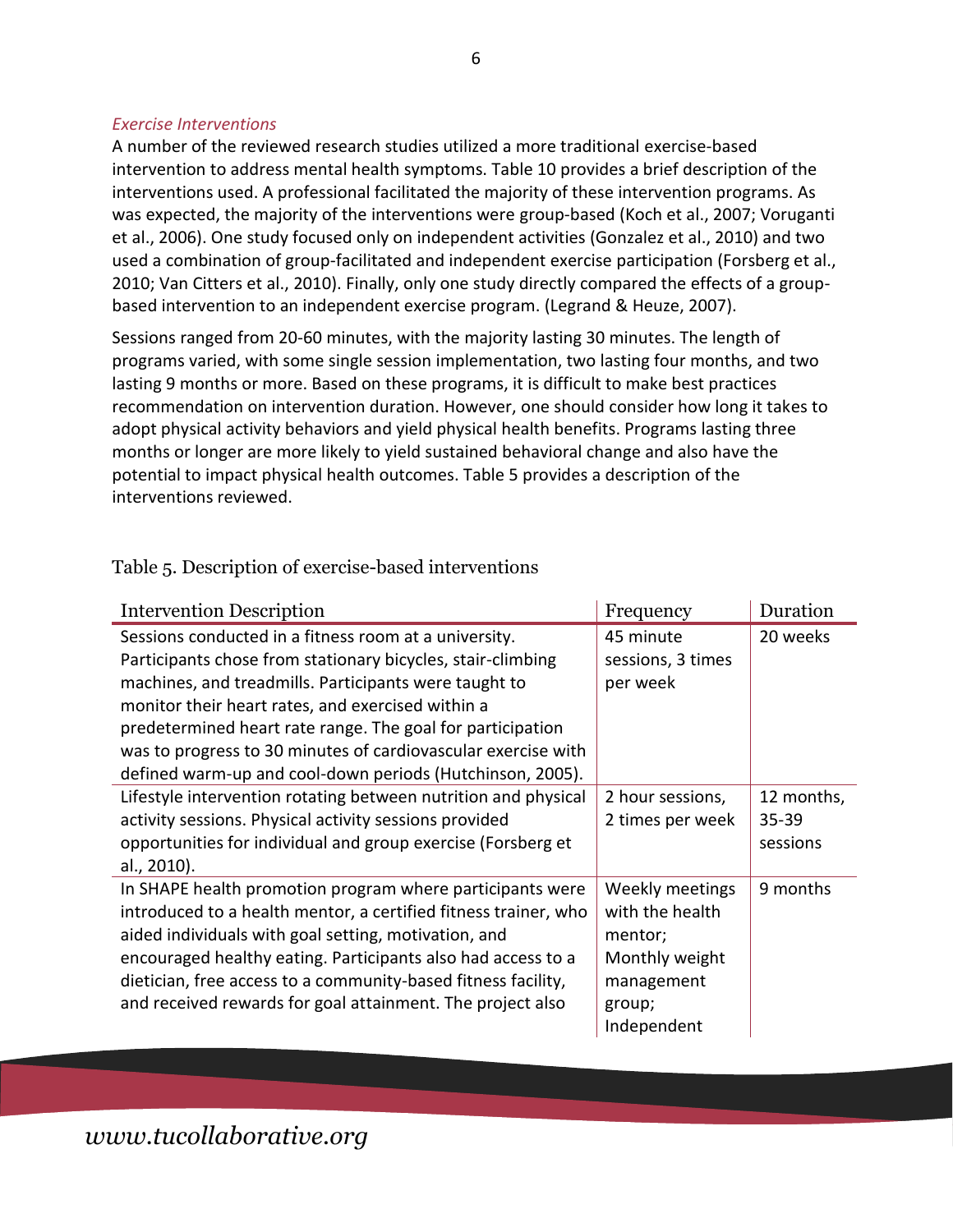| <b>Intervention Description</b>                                                                                                                                                                            | Frequency                        | Duration    |
|------------------------------------------------------------------------------------------------------------------------------------------------------------------------------------------------------------|----------------------------------|-------------|
| utilized group motivational "celebrations." (Van Citters et al.,                                                                                                                                           | exercise (45-60                  |             |
| 2010)                                                                                                                                                                                                      | minutes)                         |             |
| Movement (control): Participants rode a stationary bicycle<br>until a target heart rate was reached (approximately 120<br>BPM). (Koch et al., 2007)                                                        | 20-30 minutes                    | 1 session   |
| Endurance Exercise: interval treadmill walking workout,<br>where participants walked 5 times for 3 minutes at 80% max<br>heart-rate. Participants walked for 3 minutes at half speed<br>between workloads. | 30 minute<br>sessions, Daily     | 10 days     |
| Placebo Exercise (control): Light stretching and relaxation<br>exercises. (Knubben et al., 2007)                                                                                                           |                                  |             |
| Low-Frequency Exercise (control): Independent participation<br>in brisk walking or stationary bicycling                                                                                                    | 30 minutes, 1<br>day per week    | 8 weeks     |
| High-Frequency Exercise: Supervised, independent<br>participation in treadmill walking/jogging, stationary bicycle,<br>or rowing machine                                                                   | 30 minutes, 3-5<br>days per week |             |
| High-Frequency + Group: Same as high-frequency exercise,<br>plus group cohesion activities (team shirts, group<br>encouragement, group goals) (Legrand & Heuze, 2007)                                      | 30 minutes, 3-5<br>days per week |             |
| Aerobic Group Exercise (control): Jogging and light stretching<br>with 5 minutes of cool-down (Shahidi et al., 2010)                                                                                       | 30 minutes                       | 10 Sessions |

#### Benefits of Exercise

The authors in these studies evaluated the mental health benefits of exercise participation. After participation in the associated exercise program, individuals experienced significant reductions in depressive symptoms (Hutchinson, 2005; Knubben et al., 2007; Legrand & Heuze, 2007; Van Citters et al., 2010) and stress and anxiety (Van Campfort et al., 2011). Increases were found in global functioning and sense of coherence (Forsberg et al., 2010) and positive well-being (Van Campfort et al., 2011) and quality of life (Hutchinson et al., 2005). Physical health benefits included an increase in physical activity levels (Van Citters et al., 2010) and improvements in cardiovascular fitness (Hutchinson, 2005) and exercise tolerance (Hutchinson 2005).

These studies varied in terms of agency location. Some of the interventions were in inpatient facilities, while others recruited directly from the community. This likely has an impact on program fidelity and should be taken into consideration when designing any exercise program. Further, while the majority of these programs utilized a structured, group approach, there are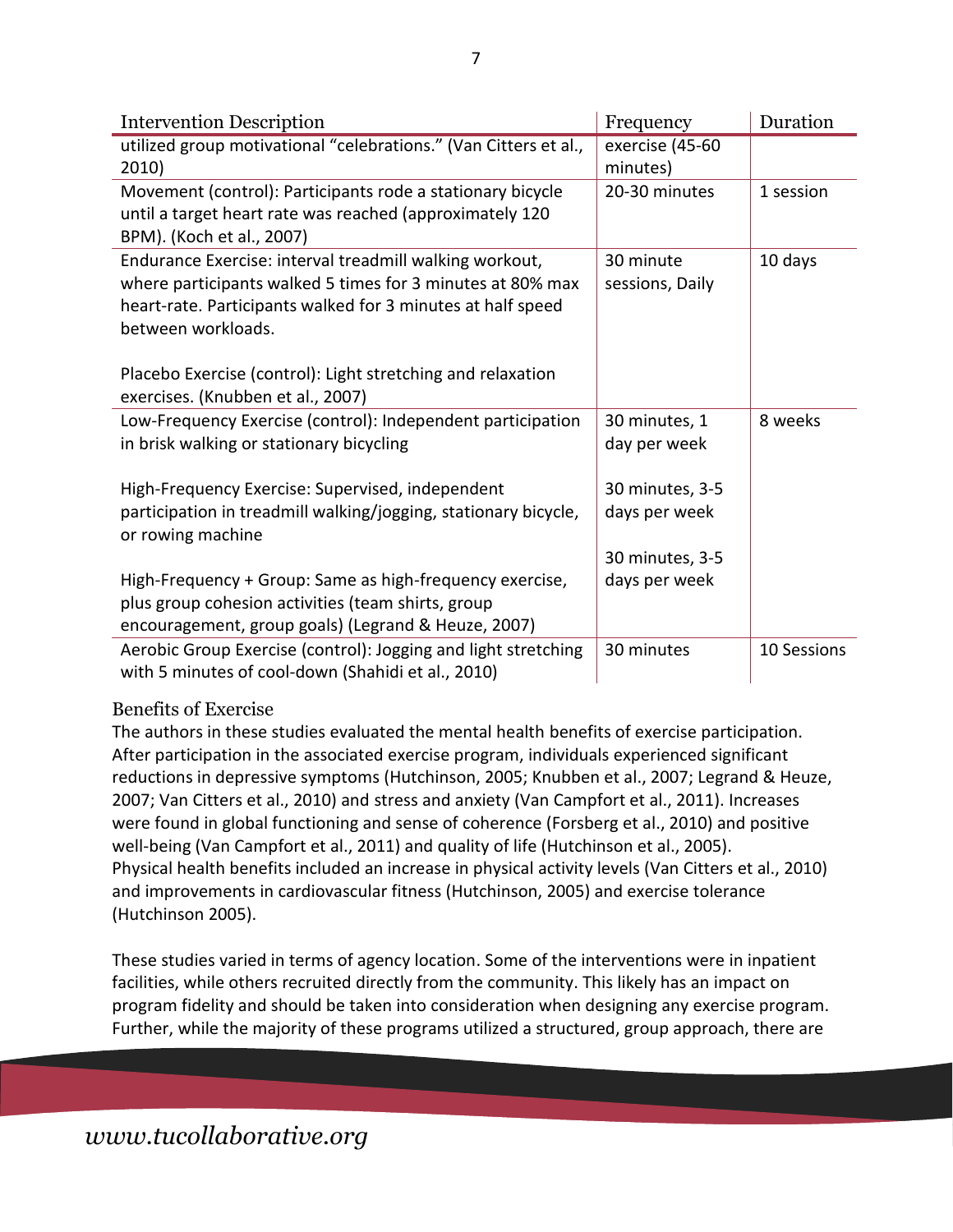still implications for supporting independent engagement or for promoting engagement in community-based group exercise programs. Legrang and Hueze (2007) found that both individual and group-based interventions were effective, suggesting a role for both strategies. Exercise programs are more successful if they include opportunities for individualized programming and consumer choice are more likely to yield successful results (Roberts & Bailey, 2011). If interested in beginning an exercise program of your own or supporting exercise goals as a mental health professional, the following recommendations may be useful.

#### Promoting Exercise

There are similar strategies providers might use to support someone with exercise goals. Table six provides a summary of steps a provider might use to support exercise goals.

Specific recommended activities might include:

- Engage in a weekly, 1-hour session or class during the first month that consists of walking, jogging, standing and seated exercises. Continue exercises through months 2-4 by completing self-directed exercise at home or independently in the community.
- For 3 weeks, engage in facilitated exercise sessions or classes consisting of brisk walking, jogging, standing/seated exercises, and relaxation. Do this for 1 hour, 5 times per week (M-F).
- 10 Day workout: 30 minutes participate in endurance exercises, start out with an interval treadmill workout walking 5 times for 3 minutes at 80% max heart-rate. Progress to walking for 3 minutes at half speed between workloads. Follow this with light stretching and relaxation exercises.
- 8 week work out: In 30 minute sessions, 3-5 times per week engage in high-frequency exercise such as treadmill walking/jogging, stationary bicycle, or rowing machine independently or with a group.

| Recommendation           | Description                                                                                                                                                                                                                                                                                                        |
|--------------------------|--------------------------------------------------------------------------------------------------------------------------------------------------------------------------------------------------------------------------------------------------------------------------------------------------------------------|
| Set & Monitor<br>Goals   | Set individual goals for exercise. Goals should be staged to encourage<br>success. Consider the number of times per week that can realistically be<br>accomplished and the amount of time for each session. Develop<br>strategies to monitor goals. Monitoring can be a source of motivation<br>and encouragement. |
| <b>Share Goals</b>       | Communicating goals with mental health providers, family members,<br>and friends will help keep individuals accountable for their activities.                                                                                                                                                                      |
| <b>Identify Barriers</b> | Everyone experiences unique barriers that may prevent participation.<br>These may be financial, transportation, motivation, or even attitudes                                                                                                                                                                      |

Table 6. Recommendations for Supporting Exercise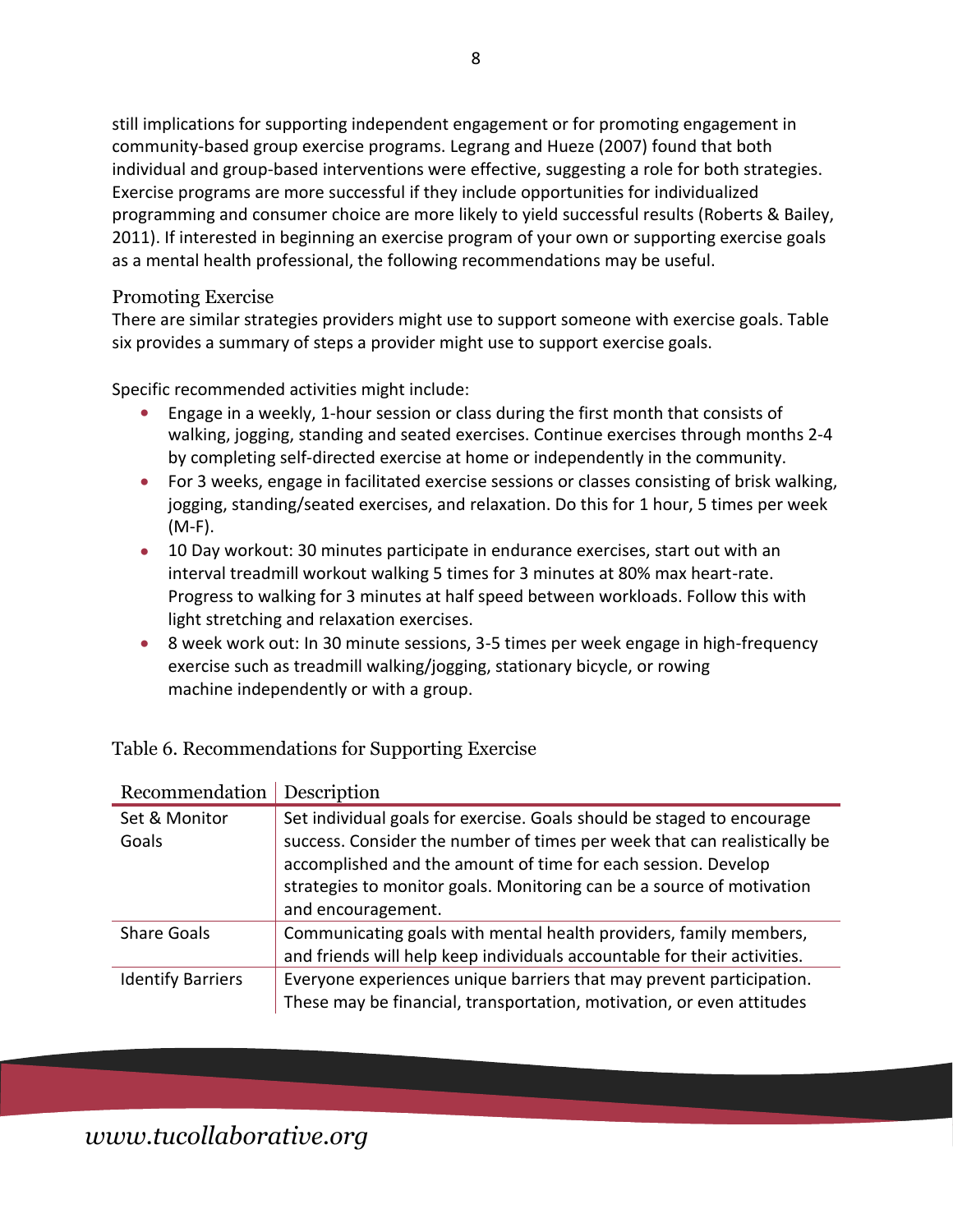| Recommendation               | Description                                                                |
|------------------------------|----------------------------------------------------------------------------|
|                              | about exercise. Identifying these barriers is an important step to         |
|                              | overcoming them.                                                           |
| <b>Identify Facilitators</b> | Beyond barriers, it's important to recognize the things and/or people      |
|                              | that help ensure success. Facilitators may be in direct response to        |
|                              | barriers or they may simply be an internal resource that helps             |
|                              | navigating barriers easier.                                                |
| Focus on interest            | Many people view exercise as a chore or simply something that has to       |
|                              | be done. By choosing an activity that is personally enjoyable, individuals |
|                              | are more likely to enjoy and sustain participation.                        |
| Don't get                    | Beginning an exercise program can be difficult! Use every success as a     |
| discouraged!                 | motivation to stay engaged. When setbacks occur, re-evaluate barriers      |
|                              | and facilitators and consider additional strategies to facilitate success. |

Additional recommendations for participation in community-based exercise can be found in the provider fact sheets by following this link:

<http://tucollaborative.org/wp-content/uploads/2015/06/Exercise-Provider-factsheet-FINAL.pdf>

#### **Summary**

Physical activity should be a part of everyone's life! There are both physical and mental health benefits. Supporting consumers to engage in meaningful physical activity is more likely to lead to sustained change and lasting health benefits, than simply providing exercise groups. Even though the majority of the research is based on facilitated groups, providers can pull key findings from the research and tailor it to meet the needs of individual consumers.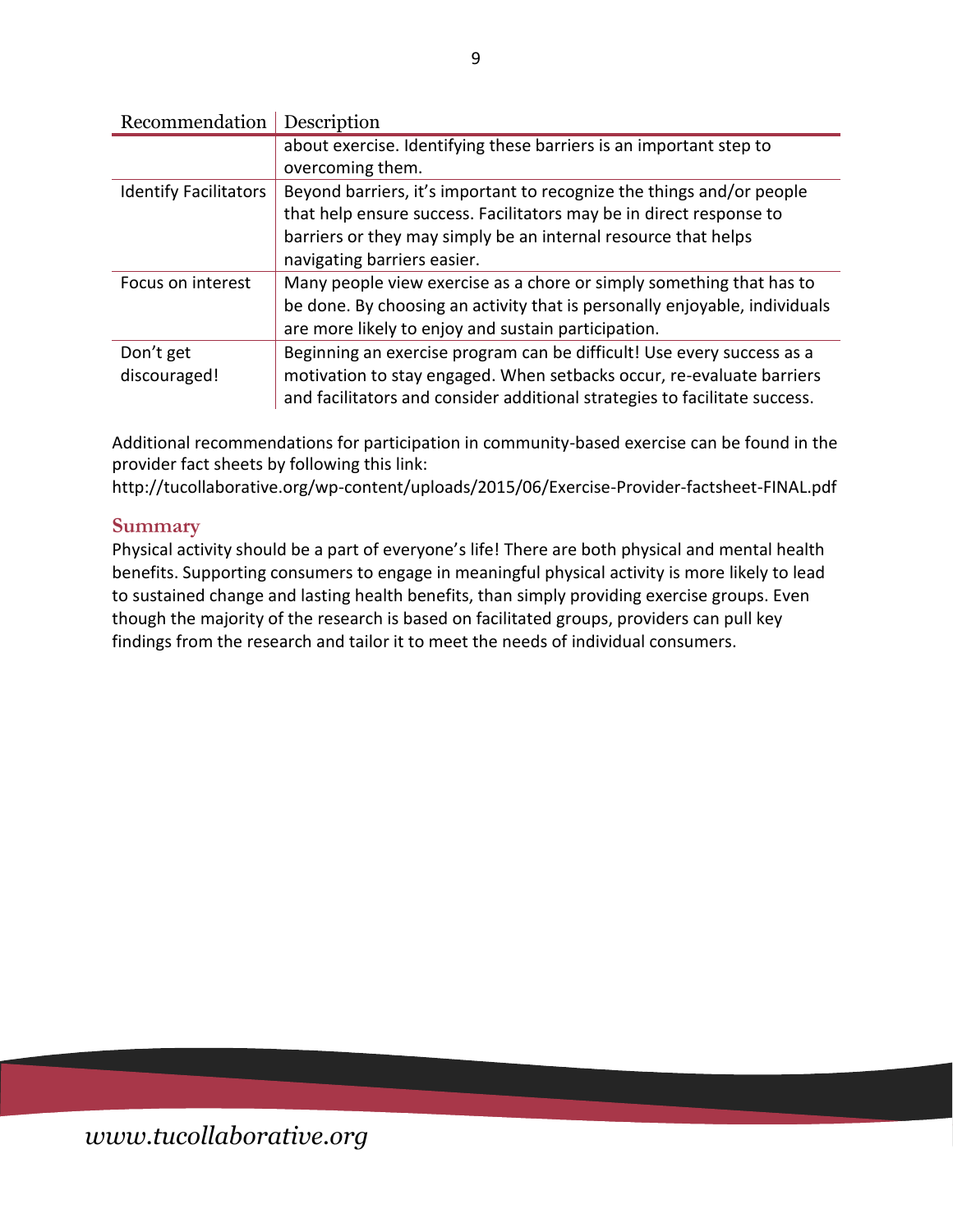## **References**

- Behere, R. V., Arasappa, R., Jagannathan, A., Varambally, S., Venkatasubramanian, G., Thirthalli, J., et al. (2010). Effect of yoga therapy on facial emotion recognition deficits, symptoms and functioning in patients with schizophrenia. *Acta Psychiatrica Scandinavica, 123*, 147- 153.
- Brown, D. R., Wang, G., & Safran, M. A. (2005). A preliminary analysis of medical expenditures among active and sedentary us adults with mental disorders. *American Journal of Health Behavior, 29*(3), 195-205.
- Chuang, H. T., Mansell, C., & Patten, S. B. (2008). Lifestyle characteristics of psychiatric outpatients. *Canadian Psychiatric Association, 53*(4), 260-266.
- Davidson, S., Judd, F., Jolley, D., Hocking, B., Thompson, S., & Hyland, B. (2001). Cardiovascular risk factors for people with mental illness. *Australian and New Zealand Journal of Psychiatry, 35*(2), 196-202.
- De Hert, M., Correll, C. U., Bobes, J., Cetkovich-Bakmas, M., Cohen, D., Asai, I., et al. (2011). Physical illness in patients with severe mental disorders. I. Prevalence, impact of medications and disparities in health care. *World Psychiatry, 10*(1), 52-77.
- Duraiswamy, G., Thirthalli, J., Nagendra, H. R., & Gangadhar, B. N. (2007). Yoga therapy as an add-on treatment in the management of patients with schizophrenia – a randomized controlled trial. *Acta Psychiatrica Scandinavica, 116*(3), 226-232. doi: 10.1111/j.1600- 0447.2007.01032.x
- Forsberg, K. A., Björkman, T., Sandman, P. O., & Sandlund, M. (2009.) Influence of a lifestyle intervention among persons with a psychiatric disability: a cluster randomised controlled trail on symptoms, quality of life and sense of coherence. *Journal of Clinical Nursing*. 19, 1519–1528
- Hart, J. (2009). The health benefits of walking. *Alternative and Complementary Therapies*, *15*(1), 7-10.
- Hamilton, M. T., Healy, G. N., Dunstan, D. W., Zderic, T. W., & Owen, N. (2008). Too little exercise and too much sitting: Inactivity physiology and the need for new recommendations on sedentary behavior. *Current Cardiovascular Risk Reports, 2*, 292- 298.
- Hutchinson, D. S. (2005). Structured exercise for persons with serious psychiatric disabilities. *Psychiatric Services, 56*(3).
- Knubben, K., Reischies, F. M., Adli, M., Schlattmann, P., Bauer, M., & Dimeo, F. (2007). A randomised, controlled study on the effects of a short-term endurance training programme in patients with major depression. [Randomized Controlled Trial]. *British Journal of Sports Medicine, 41*(1), 29-33. doi: 10.1136/bjsm.2006.030130
- Koch, S. C., Morlinghaus, K., & Fuchs, T. (2007). The joy dance: Specific effects of a single dance intervention on psychiatric patients with depression *The Arts in Psychotherapy, 34*, 340- 349.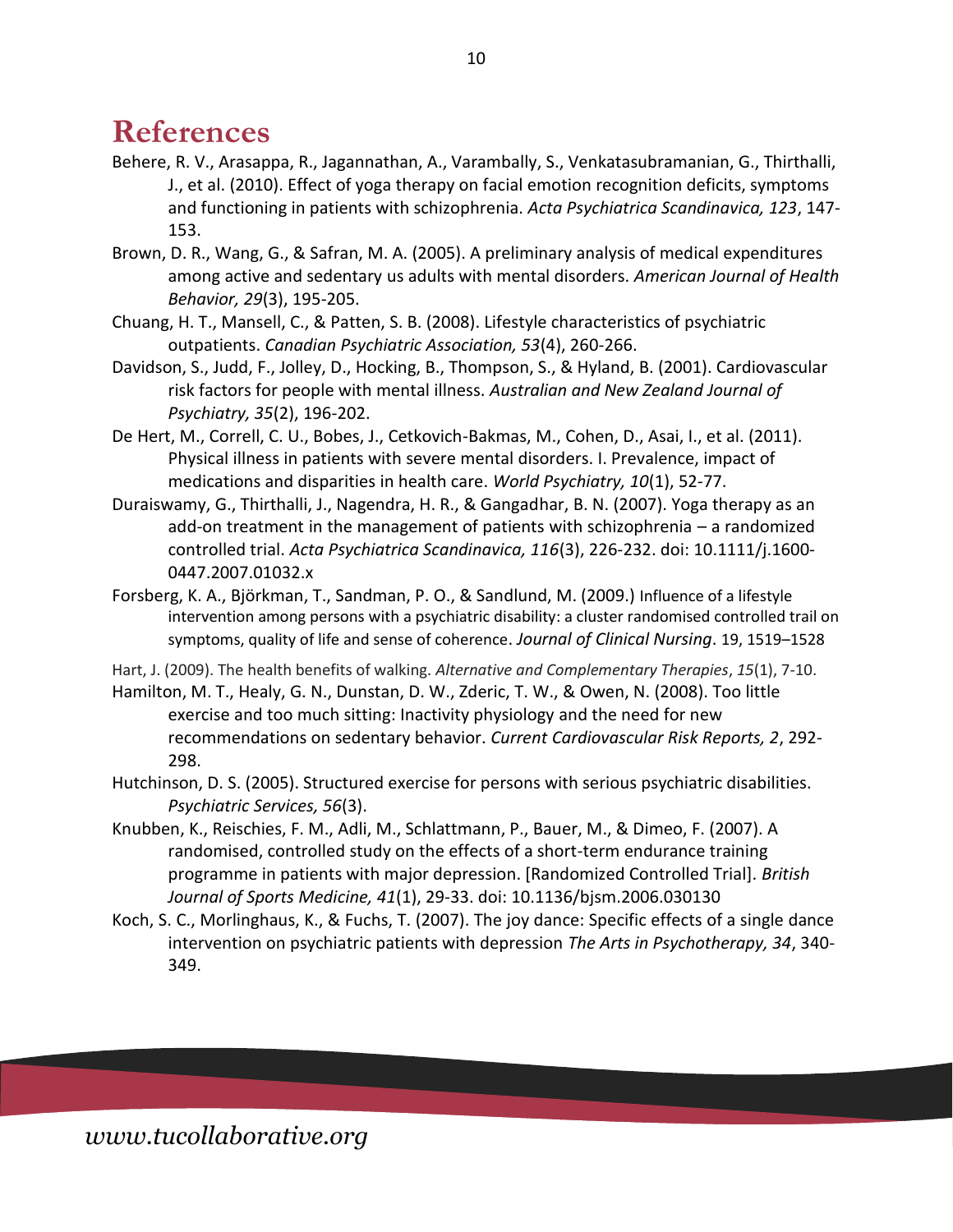- Krupa, T., McLean, H., Eastabrook, S., Bonham, A., & Baksh, L. (2003). Daily time use as a measure of community adjustment for persons served by assertive community treatment teams. *American Journal of Occupational Therapy 57*(5), 558-565.
- Lee, H., Kane, I., Brar, J., & Sereika, S. (2014). Telephone-delivered physical activity intervention for individuals with serious mental illness: A feasibility study. *Journal of the American Psychiatric Nurses Association, 20*(6), 389-397.
- Legrand, F., & Heuze, J. P. (2007). Antidepressant effects associated with different exercise conditions in participants with depression: A pilot study. *Journal of Sport and Exercise Psychology, 29*, 348-364.
- Lindamer, L. A., McKibbin, C., Norman, G. J., Jordan, L., Harrison, K., Abeyesinhe, S., et al. (2008). Assessment of physical activity in middle-aged and older adults with schizophrenia. *Schizophrenia Research, 104*(1-3), 294-301.
- McCaffrey, R., Liehr, P., Gregersen, T., & Nishioka, R. (2011). Garden walking and art therapy for depression in older adults: A pilot study. [Research Support, Non-U.S. Gov't]. *Research in Gerontological Nursing, 4*(4), 237-242. doi: 10.3928/19404921-20110201-01
- Ng, F., Dodd, S., & Berk, M. (2007). The effects of physical activity in the acute treatment of bipolar disorder: A pilot study. *Journal of Affective Disorders, 101*, 259-262.
- Owen, N., Sparling, P. B., Healy, G. N., Dunstan, D. W., & Matthews, C. E. (2010). Sedentary behavior: Emerging evidence for a new health risk. *Mayo Clinic proceedings, 85*(12), 1138-1141.
- Pate, R. R., O'Neill, J. R., & Lobelo, F. (2008). The evolving definition of "sedentary". *Exercise Sport Science Review, 36*(4), 173-178.
- Perraton, L., G., Kumar, S., & Machotka, Z. (2010). Exercise parameters in the treatment of clinical depression: A systematic review of randomized controlled trials. *Journal of Evaluation in Clinical Practice, 16*(3), 597-604.
- Roberts, S. H., & Bailey, J. E. (2011). Incentives and barriers to lifestyle interventions for people with severe mental illness: A narrative synthesis of quantitative, qualitative and mixed methods studies. *Journal of Advanced Nursing, 67*(4), 690-708.
- Roick, C., Fritz-Wieacker, A., Matschinger, H., Heider, D., Schindler, J., Riedel-Heller, S., et al. (2007). Health habits of patients with schizophrenia. *Social Psychiatry & Psychiatric Epidemiology, 42*, 268-276.
- Ross, R., & McGuire, K. A. (2011). Incidental physical activity is positively associated with cardiorespiratory fitness. *Medicine & Science in Sports & Exercise, 43*(11), 2189-2194.
- Shahidi, M., Mojtahed, A., Modabbernia, A., Mojtahed, M., Shafiabady, A., Delavar, A., et al. (2010). Laughter yoga versus group exercise program in elderly depressed women: A randomized controlled trial. *International Journal of Geriatric Psychiatry, 26*, 322-327.
- Sieverdes, J. C., Ray, B. M., Sui, X., Lee, D. C., Hand, G. A., Baruth, M., et al. (2012). Association between leisure time physical activity and depressive symptoms in men. *Medicine & Science in Sports & Exercise, 44*(2), 260-265.